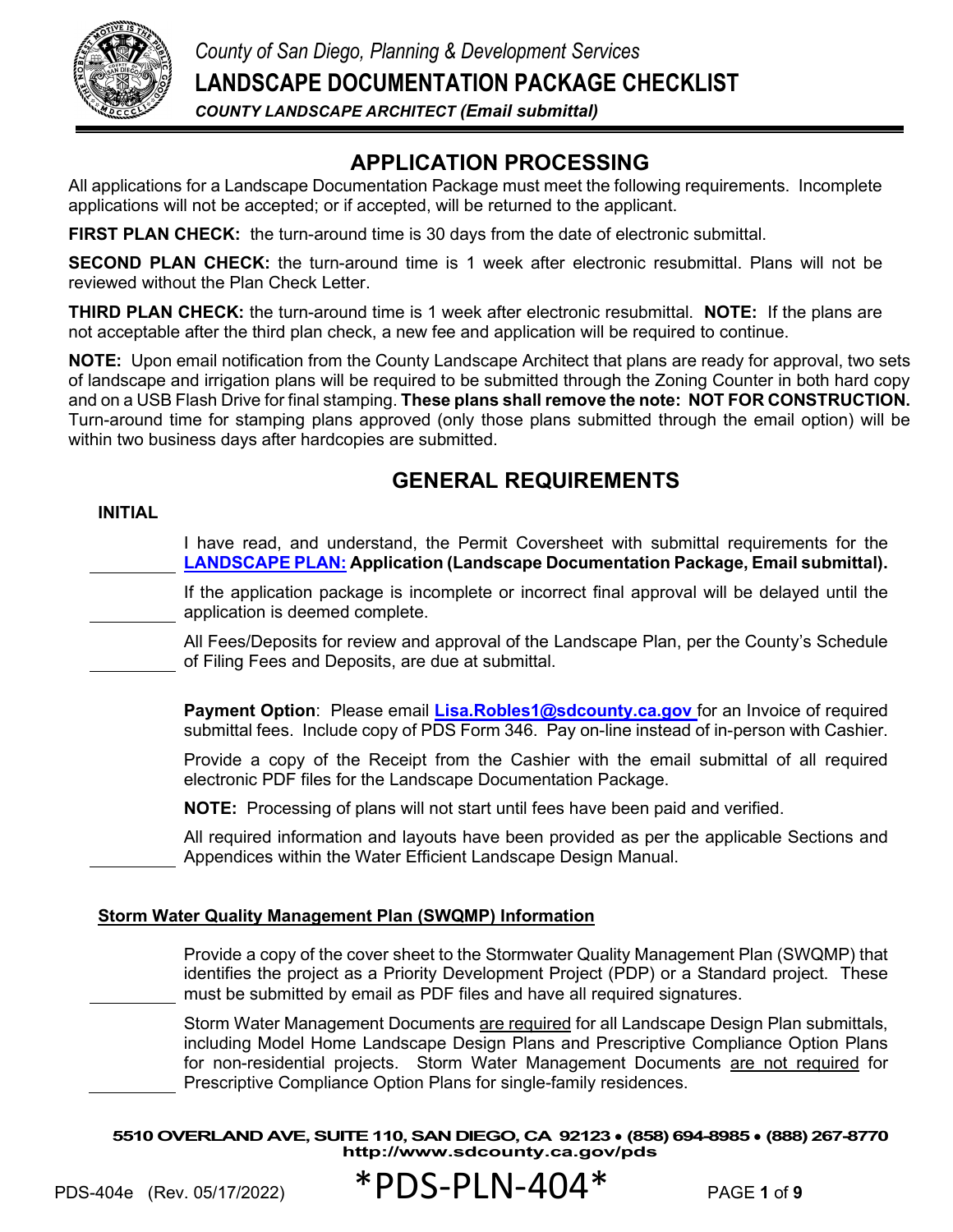

Submitted Storm Water Management Document information must be of an approved set, or the most recent version, updated and highlighted for Landscape Design Plan review. All vegetated Best Management Practices (BMPs) must be highlighted.

## **Each item below has been provided as an electronic PDF file and attached to the email.**

- Landscape Design Plan
- Irrigation Design Plan
- Grading Design Plan (per Section 86.710)
- Soil Management Report (per Section 86.708)
- Page 1 of the Stormwater Quality Management Plan for Standard or PDP Projects **AND**
- Standard Project **OR** Priority Development (PDP) Storm Water Management Documents

### **INITIAL**

## **Each item provided below has been printed, completed and has all required signatures.**

- One (1) complete (rolled) sets of the Landscape Design Plan
- One (1) complete (rolled) sets of the Irrigation Design Plan
- One (1) copy (rolled) of the Grading Design Plan (per Section 86.710)
- One (1) copy of the Soil Management Report (per Section 86.708)
- One (1) Discretionary Permit Application (PDS-346)
- One (1) Landscape Documentation Package Checklist (PDS-404)
- One (1) Water Efficient Landscape Worksheet (PDS-405)
- One (1) Page 1 of the Stormwater Quality Management Plan for Standard or PDP Projects **AND**
	- One (1) Standard Project SWQMP **OR** Priority Development (PDP) Storm Water Management **Documents**

## **PLAN REQUIREMENTS**

Electronic plans include the note: NOT FOR CONSTRUCTION.

Scale is  $1" = 20'$  or smaller (such as:  $1" = 10'$  or  $1" = 5'$ ) when printed.

Plans must be legible, professionally prepared and a pdf of an original drawing. Photocopies are not acceptable.

Plans show plants and irrigation for all areas that require vegetated protection for erosion control, storm water management, or fuel management and for all areas that contain decorative landscaping.

If plans are for a single-family residential landscape project for a homeowner and the plans are prepared by a California licensed landscape contractor, evidence of a signed contract with the property owner acknowledging that the contactor will also install the landscaping has been submitted.

**5510 OVERLAND AVE, SUITE 110, SAN DIEGO, CA 92123** ● **(858) 694-8985** ● **(888) 267-8770**

**<http://www.sdcounty.ca.gov/pds>**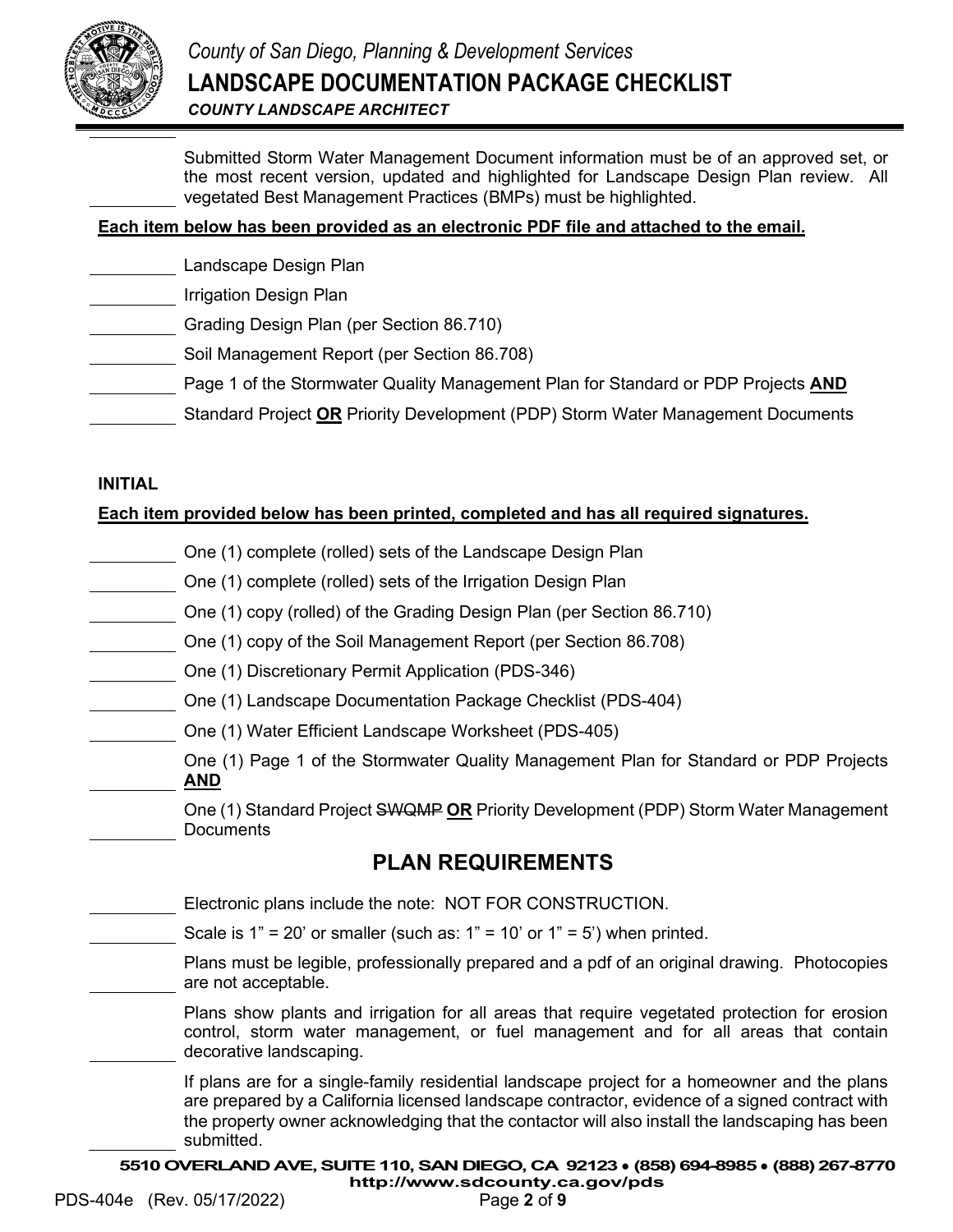

All sheets in the document set are signed, stamped, and dated along with a renewal date by the landscape professional licensed by the State of California (landscape architect, civil engineer, or architect) who has prepared the plans.

**NOTE:** Upon email notification from the County Landscape Architect that plans are ready for approval, two sets of landscape and irrigation plans will be required to be submitted in both hard copy and on a USB Flash Drive for final stamping. **These plans shall remove the note: NOT FOR CONSTRUCTION**. The preparer of the plans may opt to not provide signatures during the electronic review but will be required for final stamping.

A landscape contractor may also perform this requirement if the landscaping is for the homeowner of the single-family residential project. Property owners preparing their own plans must sign and date the plans.

Signed and dated Compliance Statement shall be provided on the title sheet for each set of plans as follows:

*"I am familiar with the requirements for Landscape and Irrigation Plans contained in the County Landscape Water Conservation regulations, in Title 8, Division 6, Chapter 7, of the San Diego County Code of Regulatory Ordinances. I have prepared this plan in compliance with those regulations. I certify that the plan implements those regulations to provide efficient use of water."* 

**IMPORTANT: PLANS WITHOUT THE STATEMENT ABOVE WILL NOT BE ACCEPTED.**

# **LANDSCAPE DESIGN PLAN**

Plan includes location, botanical name, common name, size and quantity of all retained plants, and those to be removed.

Plan includes location, botanical name, common name, size and quantity of all new plants. Plant legend includes species' plant factor per WUCOLS.

Soil amendment specifications and planting specifications with all industry standard guarantees listed. Specifications are included to transform all compacted soils to a friable condition and that all planting areas will include a minimum of four cubic yards of compost per 1,000 sq. ft. of area to a depth of six inches.

Mulch applied to a depth of at least 3" to all areas of bare soil except in areas where mulch is contraindicated. Mulch used within storm water quality control basins is shredded hardwood (non-floating) to avoid clogging overflow structures.

All buildings, property lines, paving, fencing, walls, and above ground utilities are shown.

A finish grading note such as: All landscape areas shall be finish graded to remove rocks and to ensure surface drainage away from buildings.

Details, specifications, guarantees and necessary notes on all planting plans. Construction details of walls, fencing, lighting and paving for clarity of intent may be required.

All required street trees are planted outside of the public right-of-way on private property. If tree planting is proposed within the public right-of-way, a copy of an encroachment permit issued by the Department of Public Works has been included with this submittal.

All required screening (parking lots, trash enclosures, etc.) is shown on plans. Plants spaced and sized to insure 100% screening within two growing seasons.

**5510 OVERLAND AVE, SUITE 110, SAN DIEGO, CA 92123** ● **(858) 694-8985** ● **(888) 267-8770 <http://www.sdcounty.ca.gov/pds>**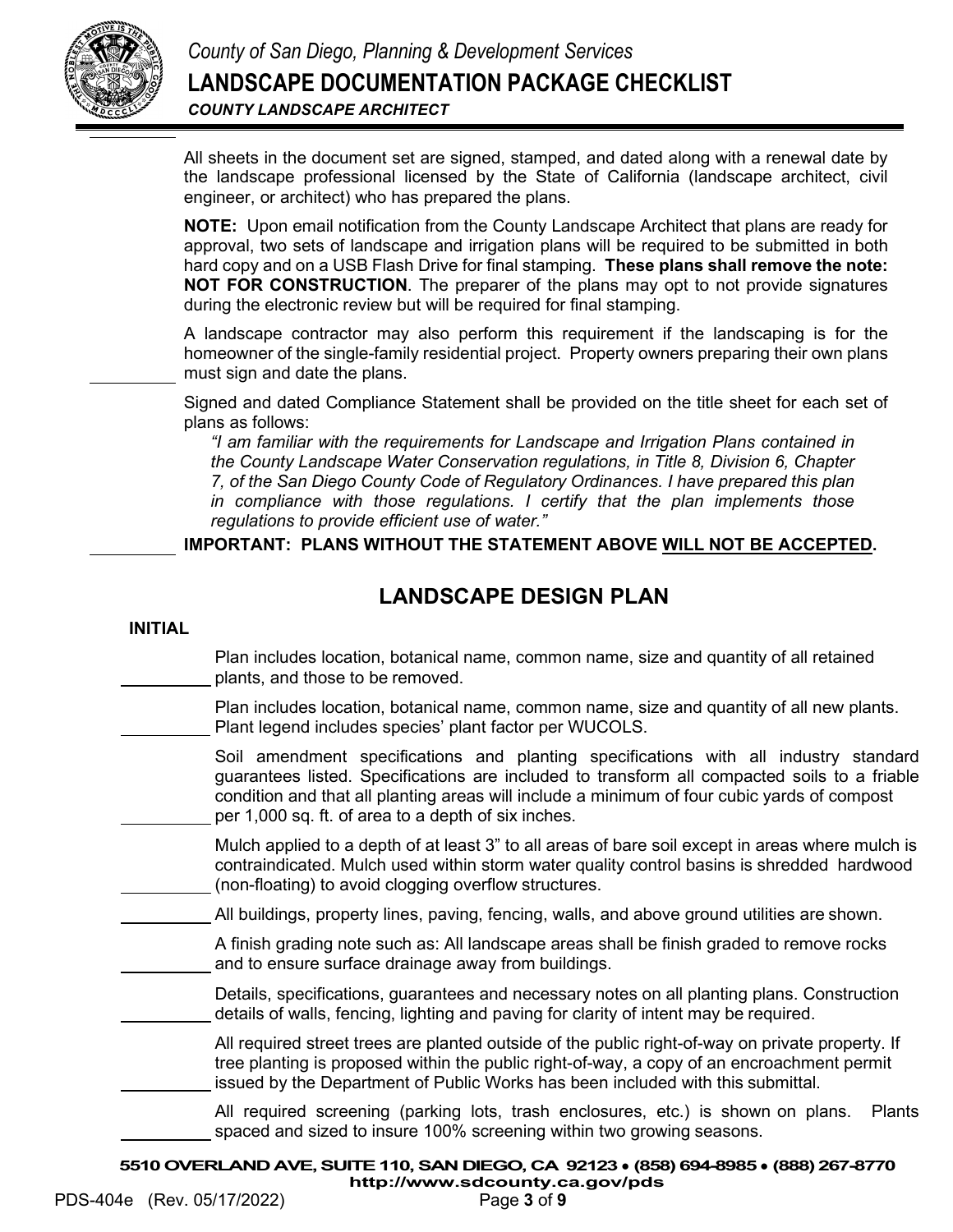

| Root barrier is provided for all trees within 5 feet of hardscape. |  |
|--------------------------------------------------------------------|--|
|                                                                    |  |

Landscape improvements, including, but not limited to, plants, berms, walls (decorative or retaining), signs, and structures have been selected and positioned so as to avoid obstructing views of motorists near intersections or aisles, drives, and pedestrian walkways. Trees have been selected (and shall be maintained) such that, at mature size, scaffold branches will be a minimum of 60 inches above the finished grade. Tree Separation Note provided.

A note on the plans indicates who is responsible for maintaining the landscape, including the public right-of-way, in a healthy, disease free condition.

Plantings adjacent to open space lots do not contain any non-native, invasive, or fire prone plants.

Erosion control planting is provided for all slopes over 3 feet in vertical height and additional planting (as per Section 87.417 of the Grading Ordinance) is provided for slopes over 15 feet in vertical height.

All vegetated Structural BMPs, as per the applicable sections of the approved Storm Water Quality Management Plan (SWQMP), are shown on the Landscape Design Plan in compliance with Sections 67.801 et. seq. of the Watershed Protection, Storm Water Management, and Discharge Control Ordinance and all the applicable Fact Sheets within the County's BMP Design Manual.

If Vegetation Stabilization (Planting or Hydroseeding) is proposed for erosion control may be installed between May 1rst and August  $15<sup>th</sup>$ . Slope irrigation is in place and needs to be operable for slopes >3 feet. Vegetation must be watered and established prior to October 1rst. The owner must implement a contingency physical BMP by August  $15<sup>th</sup>$  if vegetation establishment does not occur by that date. If landscaping is proposed, erosion control measures must also be used while landscaping is being established. Established vegetation must have a subsurface mat of intertwined mature roots with a uniform vegetative coverage of 70 percent of the natural vegetative coverage or more on all disturbed areas.

For all storm water basins that a County Flood District (CFD) has been formed to maintain the basins, the irrigation is temporary on-grade and easily removed prior to acceptance by the County and landscaping of the slopes and bottom of the basin is being achieved by hydroseeding or some other form of groundcovers to prevent erosion. No trees or shrubs are located inside of the fence surrounding the basin.

Plan shows location of two trees for each single family lot for compliance with Section 86.709 (b) (10).

Single Family Residential Plans are compliant with Section 1.D (2) and the Tree Planting Guidelines within Section 5 of the Water Efficient Landscape Design Manual.

# **MODEL HOME LANDSCAPE PLANS**

Water Efficient Landscape signage is provided for each individual lot as required by Section 86.718 of the Water Conservation in Landscaping Ordinance.

Copies of all written information to demonstrate the principles of water efficient landscapes is provided with Landscape Documentation Package plans. Printed information will be available at all model homes for public education.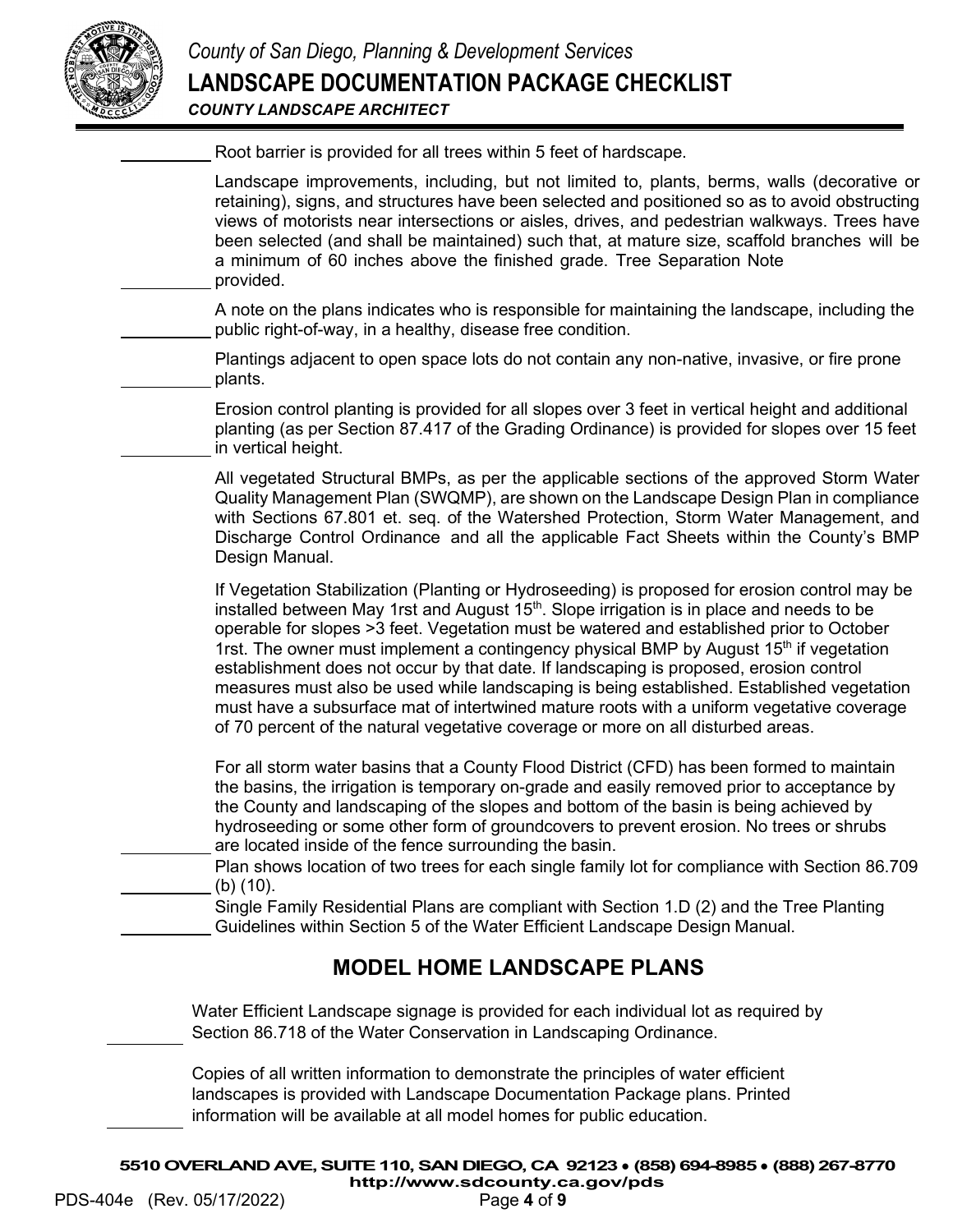

Construction details of each sign provided along with specific text for each sign.

Plan shows location of two trees for each model home for compliance with Section 86.709 (b) (10).

Location of rain barrels are shown on plans. Signage includes mention of benefits in capturing and re-using rainwater.

# **IRRIGATION DESIGN PLAN**

### **INITIAL**

- Dedicated Irrigation water meter, and/or submeter location, size and available pressure are shown as required.
- Plan shows all hydrozones by number, letter or other method and identifies each as very low water use, low water use, moderate water use, high water use or special landscaped area.
	- Point of connection and backflow prevention are shown on the Irrigation Design Plans. Include make and model number of backflow prevention device.
- The irrigation legend provides a complete description of all the irrigation equipment.
	- Location, size, and type of valves and sprinklers (include make and model number in an irrigation legend).
	- Location, depth, size and type of pressure and lateral lines. Use of sleeves for pipes under driveways and paved surfaces.
- All piping is sized, including sleeve pipe.
	- The system design pressure and the recorded static pressure or hydraulic gradeline information (with recording date) is indicated on the plans.
		- An automatic controller shall be weather based (or have a moisture sensor) and utilize a rain sensor either integral or auxiliary, capable of shutting off the unit. The controller is shown on the plans graphically, for placement in the field, and described in the legend.
	- Details such as water filters, air release valves, flush valves and pressure regulators on any drip irrigation systems are provided.
- Irrigation layout is consistent with the Water Efficient Landscape Design Manual.
	- Avoid sprinkler risers in corner, along walls and parking areas. No overhead irrigation within 24" of an impermeable surface or in areas less than 10' wide in any direction.
		- Check valves/anti-drain valves shown on slopes where needed.
			- Temporary, on-grade irrigation is shown for areas planted solely with native vegetation. Temporary irrigation is required to help establish native vegetation and then shall be removed (typically two to three years after initial planting and up to five years for tree establishment).
	- An overspray note such as: *"Field adjust all sprinklers to eliminate overspray onto sidewalks or driveways."*
	- Details/specifications and guarantees on all Irrigation Design Plans.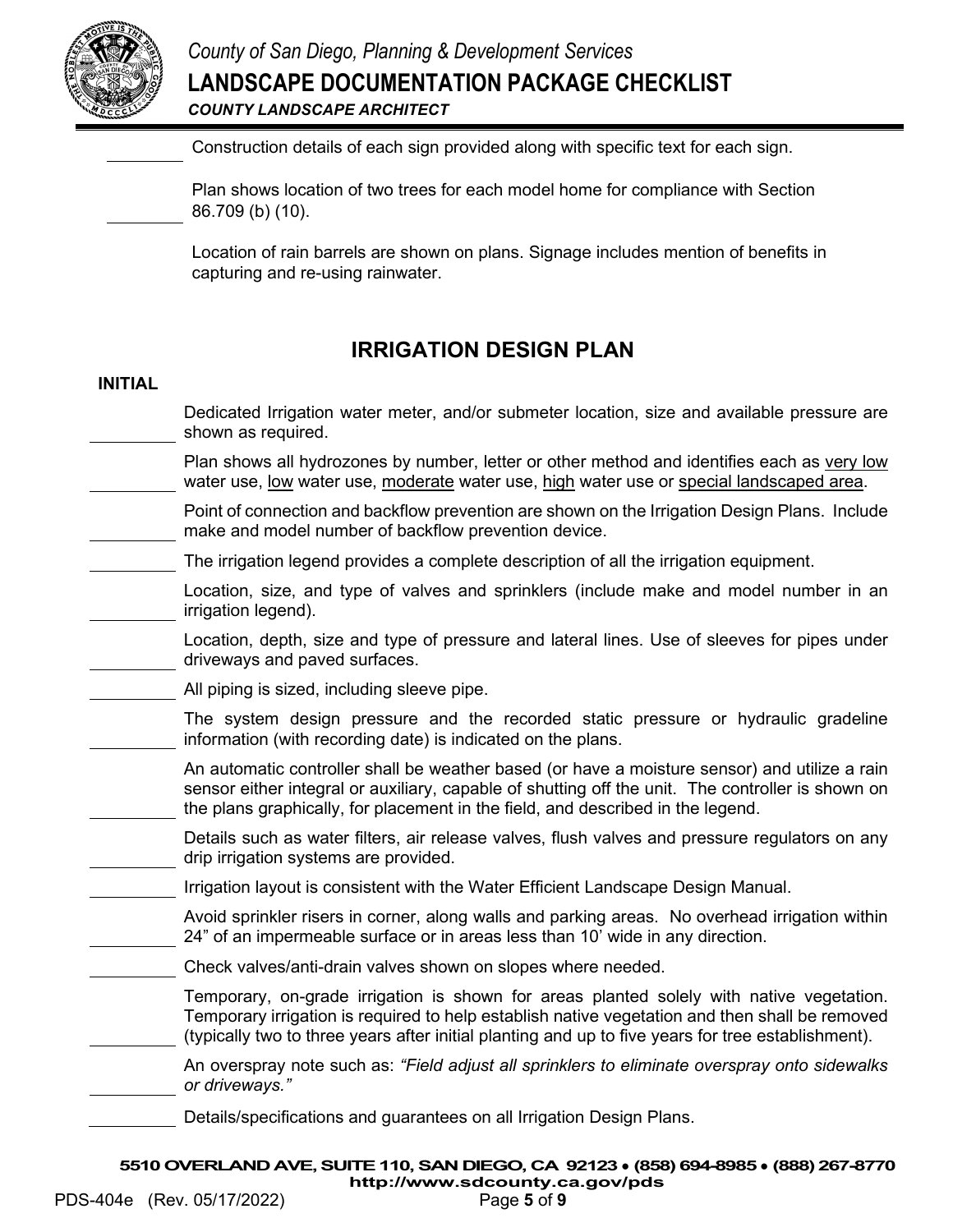

## **Reclaimed Water:**

For projects using reclaimed water or projects where reclaimed water will be available in the future;

The local water district has confirmed that reclaimed water is available and plans have been submitted and approved by the Department of Environmental Health and Quality (DEHQ) prior to submittal to Planning & Development Services (PDS). Irrigation Plans have the required LRWS# posted as required by DEHQ. LRWS#

### **Reclaimed Water:** *(continued)*

For projects using reclaimed water or projects where reclaimed water will be available in the future;

The local water district has confirmed that reclaimed water will be available in the future, or is currently available, and the submitted plans provide for a dual distribution system for all landscaped areas (dual distribution is required if potable water is used for areas where food is served or consumed).

### **Graywater:**

For Projects Using Graywater;

All areas utilizing graywater for irrigation conform to the California Plumbing Code (Title 24, Part 5, Chapter 16) and section 86.720 of the Water Conservation in Landscape Ordinance.

## **WATER EFFICIENT LANDSCAPE WORKSHEET**

All sections of form PDS-405 are complete and accurately conform to the Landscape Design Plan, Irrigation Design Plan and County regulatory requirements.

Calculations of Estimated Total Water Use (ETWU) and Maximum Applied Water Allowance (MAWA) are provided and the average ETAF value is compliant with County regulations based on project type.

Confirm that Estimated Total Water Use (ETWU) does not exceed the Maximum Applied Water Allowance (MAWA).

Confirm that the Average Irrigation Efficiency for the overall irrigation system shall meet or exceed 0.75.

## **GRADING DESIGN PLAN**

Demonstrate the elimination or minimization of soil erosion, runoff and water waste resulting from precipitation or irrigation.

Finished configuration and elevations of each landscaped area shown.

Height of graded slopes shown.

Drainage pattern shown.

Pad elevations shown.

Finish grade shown.

All vegetated structural BMP's or any other vegetated structural BMP stormwater retention improvements are shown and labeled.

**5510 OVERLAND AVE, SUITE 110, SAN DIEGO, CA 92123** ● **(858) 694-8985** ● **(888) 267-8770**

**<http://www.sdcounty.ca.gov/pds>**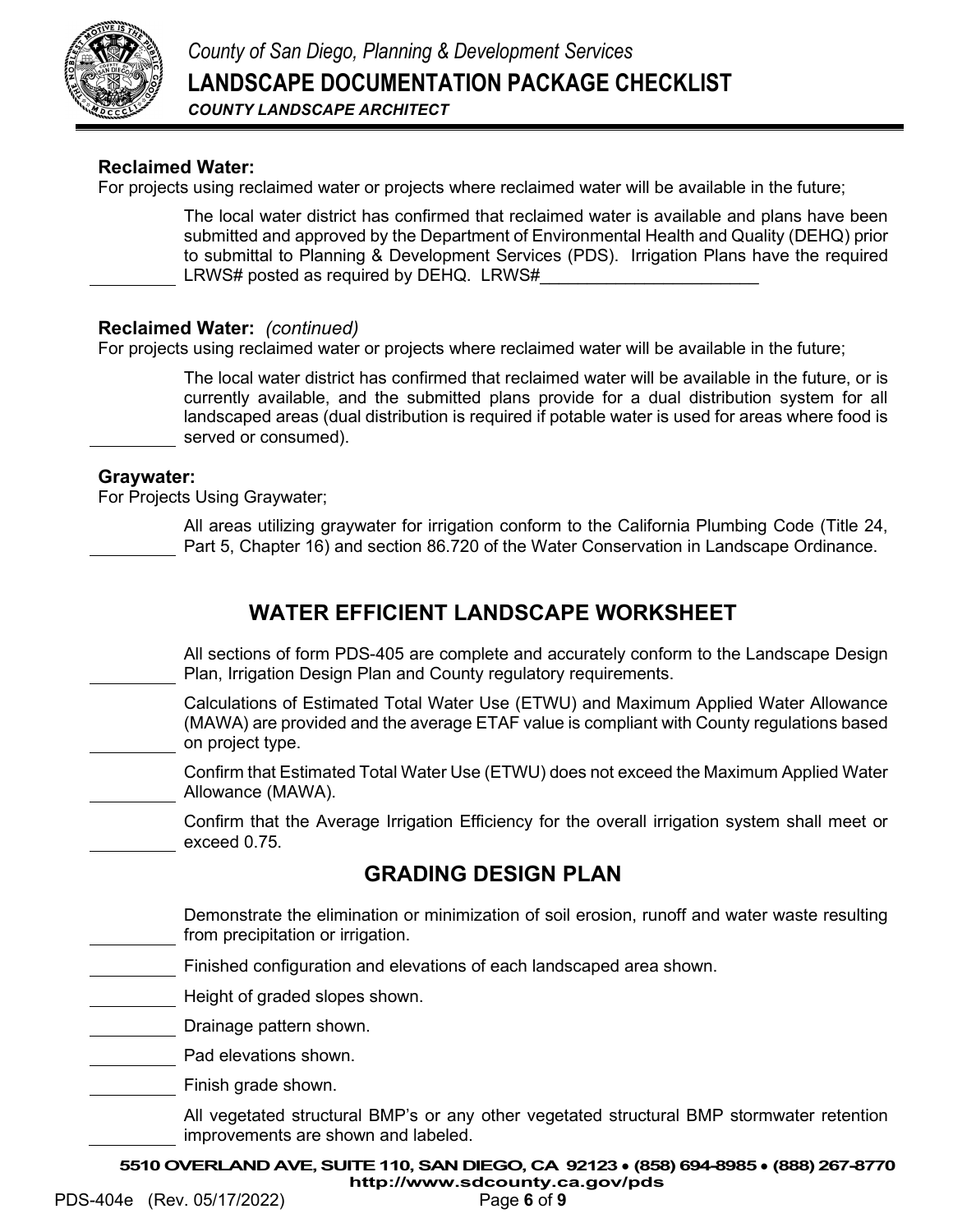

Sight line distances are shown per the project's California registered Civil Engineer as applicable and certification provided acknowledging grading has been designed to avoid obstructing roadway user's views.

## **INITIAL**

## **Grading Permit in lieu of Grading Design Plan:**

If the project requires a grading permit and a plan, that grading plan may be used in lieu of a grading design plan provided it meets all the grading design plan requirements listed above and the additional requirements of the Grading Ordinance listed below;

All planting shown as required by Section 87.417 of the Grading Ordinance.

All irrigation shown as required by Section 87.418 of the Grading Ordinance.

Certification statement, as required by Section 87.401.a.2 (cuts) and 87.406.a (fills) for all slopes steeper than 2:1.

**Compliance Statements** - per the Department of Public Works (DPW) – are provided on all sheets in document set prepared by, or under the direct supervision of, the California licensed landscape professional of record.

**The required signed and dated Compliance Statements are as follows:**

*"I, \_\_\_\_\_\_\_\_\_\_\_\_\_\_\_\_, certify that the landscape and irrigation plan as shown hereon per this grading plan L- \_\_\_\_\_\_\_\_ satisfy the grading ordinance requirements as stated per section 87.417 (planting) and section 87.418 (irrigation)."*

*"I am familiar with the requirements for grading design plans contained in the County Landscape Water Conservation Regulations, in Title 8, Division 6, Chapter 7 of the San Diego County Code of Regulatory Ordinances. I have prepared this plan in compliance with those regulations. I certify that the plan implements those regulations to provide efficient use of water."*

Prior to the approval of the record plan, the licensed landscape professional of record shall certify that the landscape and irrigation has been constructed per the approved landscape and irrigation as is shown hereon.

## **SOIL MANAGEMENT REPORT**

If the project requires mass grading, the soil management report should be submitted with the Certificate of Completion. Mass grading projects shall provide a soil sampling test for every 25,000 sq. ft. of area graded. Otherwise, the soil management report must be submitted as part of the Landscape Documentation Package.

Soil analysis, completed by a properly certified or accredited laboratory using accepted industry protocol, of the landscaped areas with information on the soil texture, soil infiltration rate, pH, total soluble salts, sodium, and percent of organic matter.

Recommendations for improving the soil to efficiently utilize irrigation to sustain the health of landscape plantings.

Soil sampling tests have been submitted for those projects with multiple landscape installations, such as production home developments, for every 1 in 7 lots. Large projects shall also provide test results at a rate equivalent to 1 in 7 lots.

**5510 OVERLAND AVE, SUITE 110, SAN DIEGO, CA 92123** ● **(858) 694-8985** ● **(888) 267-8770**

**<http://www.sdcounty.ca.gov/pds>**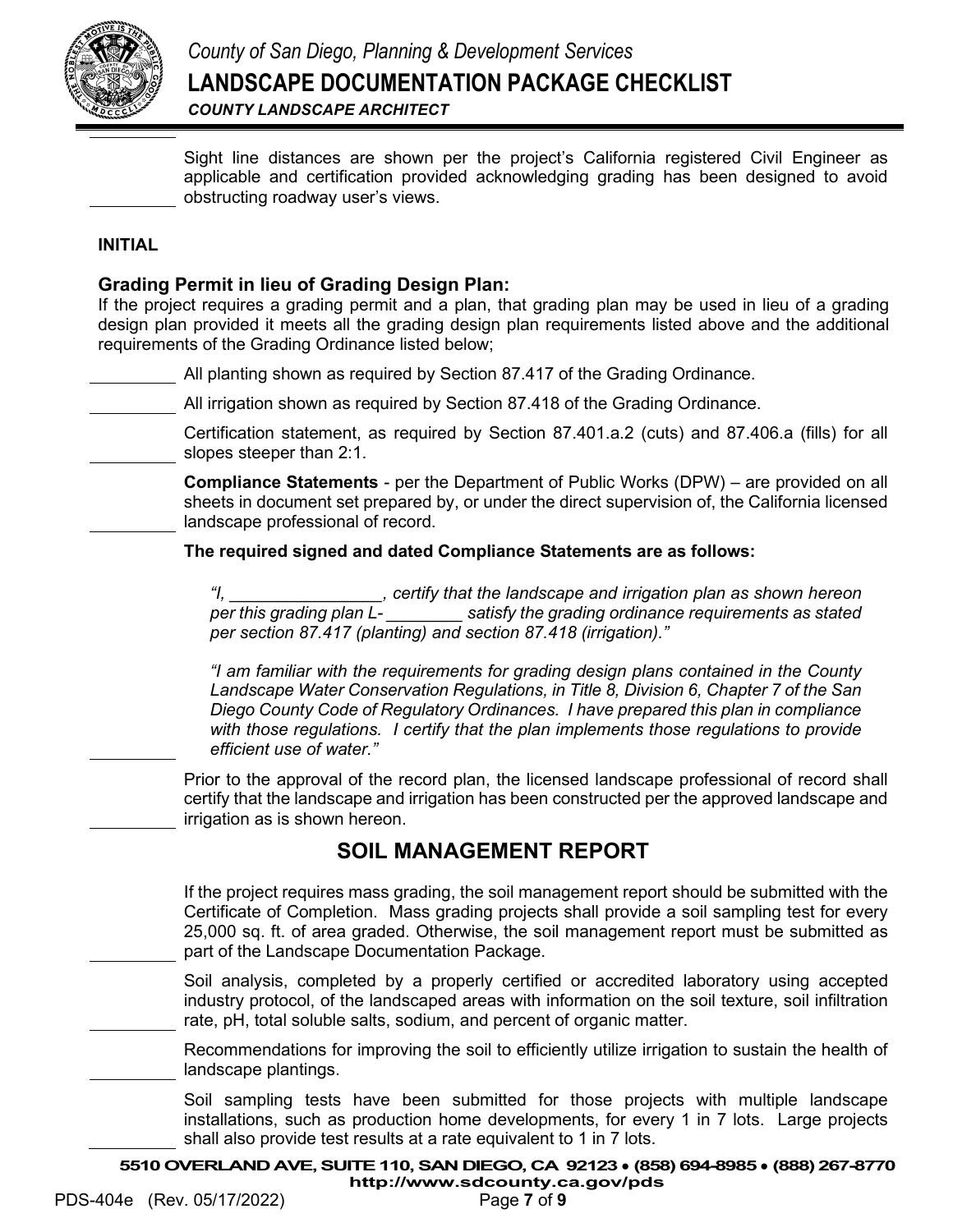

- **NOTE:** For all building permit applications not requiring a discretionary review (per the zoning of the property), landscape plans shall be submitted to Planning & Development Services when there is 2,500 square feet or more of single-family residential landscaped area or 500 square feet or more of any other type of landscaped area. All submittal requirements, certification of landscape plan compliance, reclaimed water, and off-street parking standards mentioned above are applicable and shall be addressed and initialed by the California licensed landscape professional of record, or property owner upon submittal.
- **NOTE:** All built structures proposed with the approval of these landscape plans shall require the applicant to obtain necessary building permits to comply with the most current version of the County's Building, Electrical, Fire, and Plumbing Codes.
- **NOTE:** All building permit applications for custom-built single-family homes within the Rancho Santa Fe Fire Protection District that require a Landscape Documentation Package to be submitted per Section 86.703 (a) (3) of the Water Conservation in Landscaping Ordinance shall submit plans per this Checklist. Prior to final approval from Planning & Development Services, proof of the districts' approval of the most current design is required. This shall be submitted as a digital copy of the plans with their approval stamps and notes. This applies to all other Fire District's that may require landscape review prior to approval of building permits.
- **NOTE:** Per Sections 86.723 and 86.725 of the San Diego County Code, the landscape professional who prepared the Landscape Documentation Package is required to submit (to the County Landscape Architect), prior to the issuance of a Certificate Of Occupancy, Record Plan (associated with Grading/Improvement Plans), or Notice Of Completion, whichever is applicable, a Certificate of Completion acknowledging that the landscape improvements have been installed per the approved landscape plans. Periodic inspections may be conducted by PDS to verify conformance and corrections may be required if needed.

#### **For additional information, please contact:**

David Kahler County Landscape Architect, LLA 3945 County of San Diego Planning & Development Services (619) 323-8718 [David.Kahler@sdcounty.ca.gov](mailto:David.Kahler@sdcounty.ca.gov)

As a landscape professional licensed by the State of California, or owner of the property, I hereby acknowledge that the preceding items initialed by me are provided on the attached landscape plans. I understand that Planning & Development Services may verify compliance.

Signature Date Date

Print Name **Phone No.** (include area code)

License No. **Renewal Date Renewal Date** 

Email Address